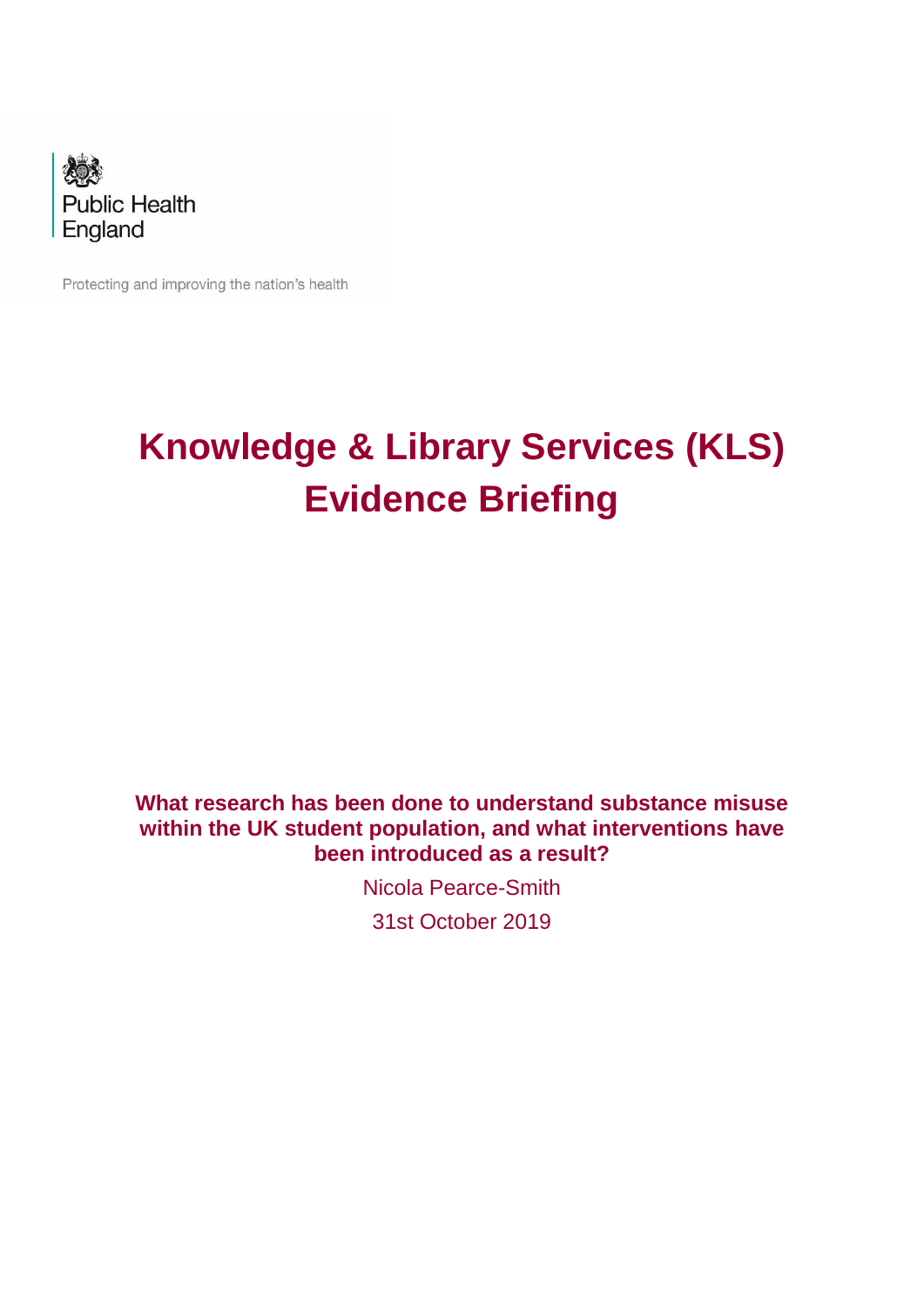# **Question**

This briefing summarises the evidence on substance misuse by students at UK universities, published Jan 1<sup>st</sup> 2017 - Oct 10<sup>th</sup> 2019.

#### **Key messages**

- Cannabis was the most frequently taken drug amongst students, followed by ecstasy, nitrous oxide and cocaine
- New psychoactive substances (NPS) were often used in combination with traditional illegal drugs
- 56% (of 2,810 students) had used drugs, with 39% reporting that they currently use drugs
- There was low use of, and low knowledge about, drugs such as modafinil, Ritalin or Adderall
- Students mainly used drugs for recreational purposes, but other motives included enhancement for sports or academia, the ability to sleep/reduce stress, or to manage illnesses
- 16% of the universities surveyed, incorrectly advised students that the use of drugs is a criminal offence
- Public health policies should include social interventions aimed at generating recreational alternatives to drug taking
- Students should not be disciplined for drug taking that does not constitute a criminal offence, and students found possessing/using drugs in student accommodation should be signposted to appropriate support
- Smart drug use might be reduced by raising awareness about their safety and the fairness of using them for academic performance
- 50% of students surveyed drank alcohol at least once a week, 79% agreed that drinking alcohol is part of university culture, but 78% didn't have to be drunk to have a good time
- One-third (of 7855) students said that their drinking had caused an injury,10-15% had been in a fight, and coping motives were linked to stresses relating to university life and a social drinking culture
- Some students had recently engaged in social non-drinking – benefits were seen as improved health, increased self‐ esteem and higher quality social life, but some felt it hindered the bonding process; some students were also hostile to social non‐drinking
- Alcohol Impact is a social change theory programme designed to foster responsible drinking cultures for students – impacts included 50% increase in non-alcoholic events and 40% decrease in students' exclusion from campus venues

do not involve alcohol may support more moderate drinking in students

• Promoting the benefits of not drinking alcohol during social occasions, targeting students before they commence their course, and providing credible alternative socialising options that

• Students viewed themselves as being 'good drinkers' and others as 'bad' drinkers – hence

• Future initiatives to reduce alcohol misuse in students may include changing social normative beliefs, improving familiarity with UK drinking guidelines, motivating students to change behaviour, and tailoring interventions to the cultural context of the target audience

students may not view themselves as a target for alcohol reduction interventions

Evidence briefings are a summary of the best available evidence that has been selected from research using a systematic and transparent method in order to answer a specific question.

#### **What doesn't this briefing do?**

The findings from research papers summarised here have **not** been quality assessed or critically appraised. This briefing is a neutral presentation of the evidence and does **not** seek to make any recommendations.

#### **Who is this briefing for?**

This briefing is to inform the Health and Wellbeing Programme Manager, PHE Yorkshire and the Humber.

#### **Information about this evidence briefing**

This briefing draws upon a literature search of the sources Medline, Embase, Psycinfo, Social Care Online, NICE Evidence and Google from 1st January 2017 to 10<sup>th</sup> October 2019.

#### **47 highly relevant citations were used to produce this evidence briefing**.

You may request any publications referred to in this briefing from [libraries@phe.gov.uk](mailto:libraries@phe.gov.uk)

#### **Disclaimer**

The information in this report summarises evidence from a literature search - it may not be representative of the whole body of evidence available. Although every effort is made to ensure that the information presented is accurate, articles and internet resources may contain errors or out of date information. No critical appraisal or quality assessment of individual articles has been performed. No responsibility can be accepted for any action taken on the basis of this information.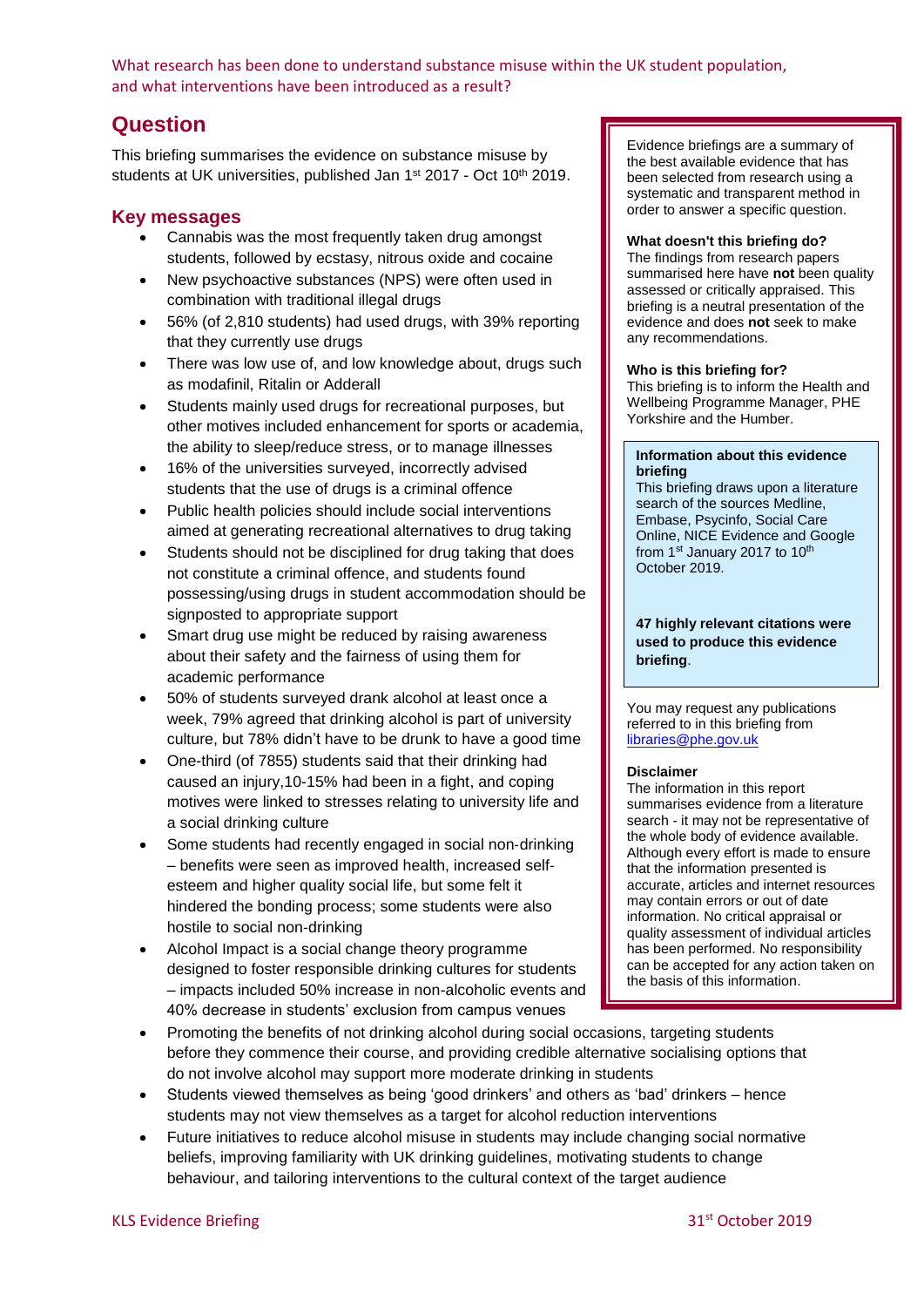### **Background**

Substance misuse among university students is a public health concern. This briefing draws together research evidence conducted on the substance use by students at universities in the UK, published between Jan 1<sup>st</sup> 2017 and Oct 10<sup>th</sup> 2019. It covers alcohol and illegal drug use (including cannabis, cocaine, new psychoactive substances (NPS), smart drugs/pharmacological cognitive enhancers (PCE) and non-medical use of prescription drugs), but not cigarette smoking.

#### **Drug use**

*"Student drug use is not homogenous and very little is known about the nuances and diversity of their use/non-use beyond prevalence data"* p224 [\(1\)](#page-12-0)

#### **a) Prevalence**

Over the last 10 years, there has been an increase in the amount of research on drug use among university students, but much of this has been conducted in the United States (US) [\(2\)](#page-12-1). In 2018, a review of the literature to determine the current state of knowledge on student drug use specifically in the UK, found 13 UK studies that provided information on the prevalence of drug use, but these were all published prior to 2017 [\(2\)](#page-12-1).

One substance misuse survey of students has recently been conducted in the UK, from which several research papers have been published – this surveyed over 7000 students from seven universities in Wales [\(2-5\)](#page-12-1).

The most commonly consumed drugs among students were alcohol and cigarettes, followed by over a quarter of students (26.9%) using cannabis, and about one eighth using ecstasy (14.3%) and nitrous oxide (13.4%); powder cocaine and prescription analgesics were used by about 5% of students [\(2,](#page-12-1) [3\)](#page-12-2). NPS were often used in combination with traditional illegal drugs and prescription drugs; in fact, users were more likely to use NPS in combination with illegal or prescription drugs than to use NPS alone [\(2\)](#page-12-1).

About half of student drug users obtained drugs solely from friends, one-fifth obtained them solely from external dealers, one-quarter used friends as well as external markets, and over one-third of students had sold drugs [\(3\)](#page-12-2).

Around 10% of students from the survey who used drugs or alcohol reported committing substance-related crimes in the current academic year [\(4\)](#page-12-3). Those most likely to offend were males, first year students, those who socialised regularly, and those in poor physical or mental health.

A different survey of 3,706 undergraduates at seven universities in England, Wales and Northern Ireland showed that 30% of students reported illicit drug use, which was associated with being male, alcohol misuse and smoking [\(6\)](#page-12-4).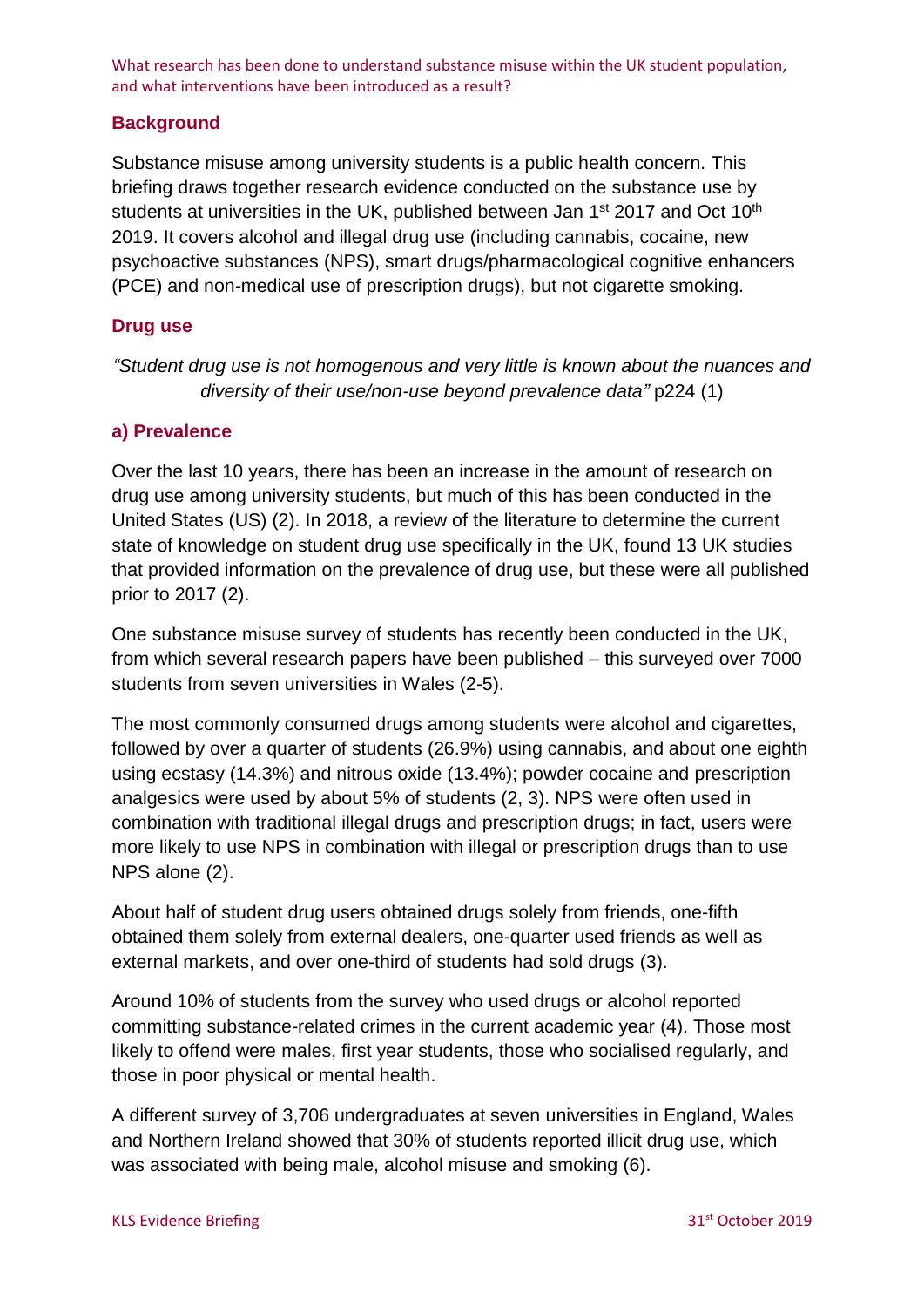A National Union of Students (NUS) report on student drug use and institutional drug policies in the UK in 2018 found that 56% of the 2,810 students responding had used drugs at some point, with 39% reporting that they currently use drugs [\(7\)](#page-12-5). Cannabis was the most frequently taken drug, followed by Ecstasy/MDMA, nitrous oxide and cocaine. Overall, 1 in 10 students responding to the survey had taken drugs. A smaller survey of around 1000 students in the UK found that 71% had not taken illegal drugs during their time in higher education, but 25% had done so in the past year; 53% of students said that their university did not do enough to deter illegal drug use [\(8\)](#page-12-6). The two surveys had different methodologies and targeted different student populations.

A focus group study of 66 university students (10% non-white, gender equally represented) based in two major urban areas (Greater London and the South West of England) found low use of, and low knowledge about, PCEs such as modafinil, Ritalin or Adderall [\(9\)](#page-12-7). The authors state that this contrasts with media representations of PCE in the UK where 94% of 142 newspaper articles portrayed PCE as common, increasing, or both [\(9\)](#page-12-7). They also suggest that in UK universities, PCE risk and resilience is mediated by collective values around competition and prescription drug taking, and soft peer pressure and social norms within friendship groups.

NPS use in males had increased in a sample of mainly university-educated, young respondents, one year after introduction of NPS legislation, whilst health risk awareness had not changed and remained poor [\(10\)](#page-12-8). The authors concluded that regulation alone had not impacted on health risk awareness, NPS drug demand or culture in their UK survey sample.

A Student BMJ survey in 2017 (823 respondents) found that 7% of medical students had taken a psychoactive substance, such as mephedrone; 20% had taken other illegal drugs. 79% had not taken any illegal drugs whilst at medical school [\(11\)](#page-12-9). Nonclinical undergraduates were more likely to smoke and use cannabis when compared to clinical undergraduates [\(12\)](#page-12-10).

A UK survey of prescription drug use showed that self-reported non-medical use of prescription drugs was higher in younger ages, males, and students [\(13\)](#page-12-11).

Class A drug use among young adults (16-24 year olds) in the general population has been increasing since 2011/12 [\(14\)](#page-12-12). Young adults were more likely to be frequent drug users than the wider age group. Cannabis was also the most commonly used drug in these 16-24 year olds, in line with the student survey results above. The longer-term trend in cannabis use appeared to be downwards [\(14\)](#page-12-12). Cocaine was the second most commonly used drug among young adults; trends in cocaine use are prone to fluctuation, making it difficult to interpret short term trends in cocaine use. Around half of all new psychoactive substance (NPS) users were aged 16 to 24.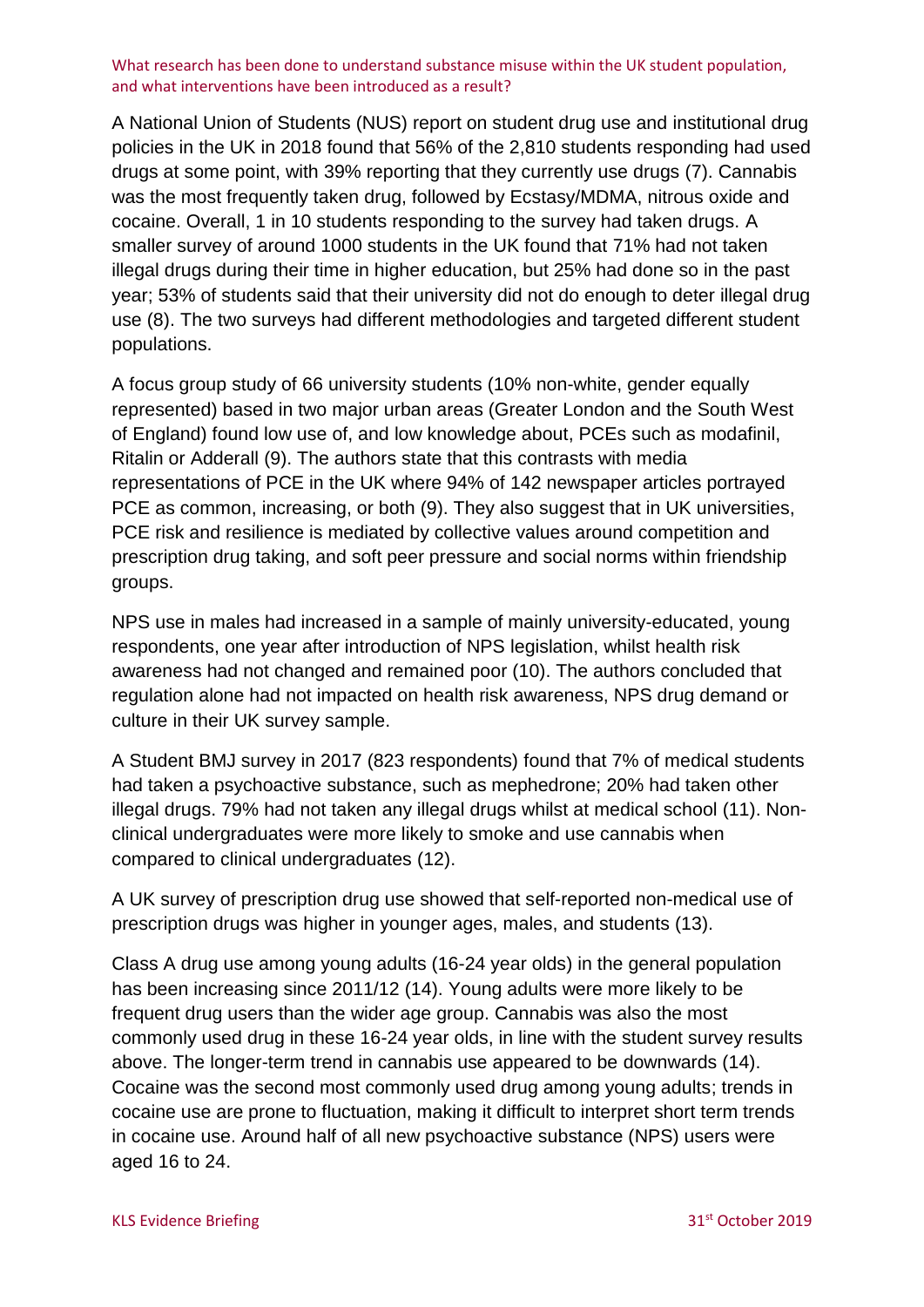#### **b) Reasons/motivations for drug use**

A university may be a specific 'risk environment' where certain cultural and environmental attributes including distance from parents, the interconnected nature of students and financial insecurity, can provide facilitative conditions for students to use and supply drugs [\(15\)](#page-13-0).

A systematic review on the motives of university students for illicit use of four different types of prescription medication found that personal enhancement in terms of sports or academic outcomes, the ability to sleep or to reduce anxiety, or to manage pre-existing illnesses, were the most prevalent motives [\(16\)](#page-13-1). Fewer than half of users took the drugs for pleasure (to party or to get high).

Respondents from the NUS survey were most likely to take drugs at home, in student accommodation, or at house parties [\(7\)](#page-12-5). Students mainly used drugs for recreational purposes (80%), but also to deal with stress (31%) and to self-medicate for an existing mental health problem (22%). The results also showed that over half of the institutions surveyed could discipline students for behaviour that is not a criminal offence, and 16% of institutions incorrectly advised students that the use of drugs is a criminal offence [\(7,](#page-12-5) [17\)](#page-13-2).

University students may seek to enhance cognitive functioning by taking smart drugs in an effort to improve their academic performance; students who believed smart drugs to be harmless, and those who felt they knew how to use them safely, tended to have more positive attitudes towards smart drugs [\(18\)](#page-13-3).

Medical students appeared to be less likely to misuse drugs, compared with law students at the same university – the authors suggested that perhaps medical students are more aware of the possible dangers of substance use [\(19\)](#page-13-4).

Around one third of non-clinical and clinical students supported the legalisation of illicit drugs, but 47% of non-clinical students would consider changing their behaviour if illicit substances were legalised compared to 32% of clinical students [\(12\)](#page-12-10).

A paper exploring the normalisation of drugs states that student drug use is not homogenous and little is known about the nuances and diversity of use or non-use, but concludes that *"…..we have a cohort of university students who are 'drug literate' in the same sense we talk about someone being computer literate or emotionally literate*" [\(1\)](#page-12-0).

# **c) Interventions**

In the US, social norms approaches to university based drinking and drug misuse interventions have been used - their main approach is to communicate realistic student norms about substance use [\(4\)](#page-12-3). Other methods used by universities mainly in the US for tackling drug misuse are; health screening and monitoring, which can be used to identify students at risk to provide appropriate responses; brief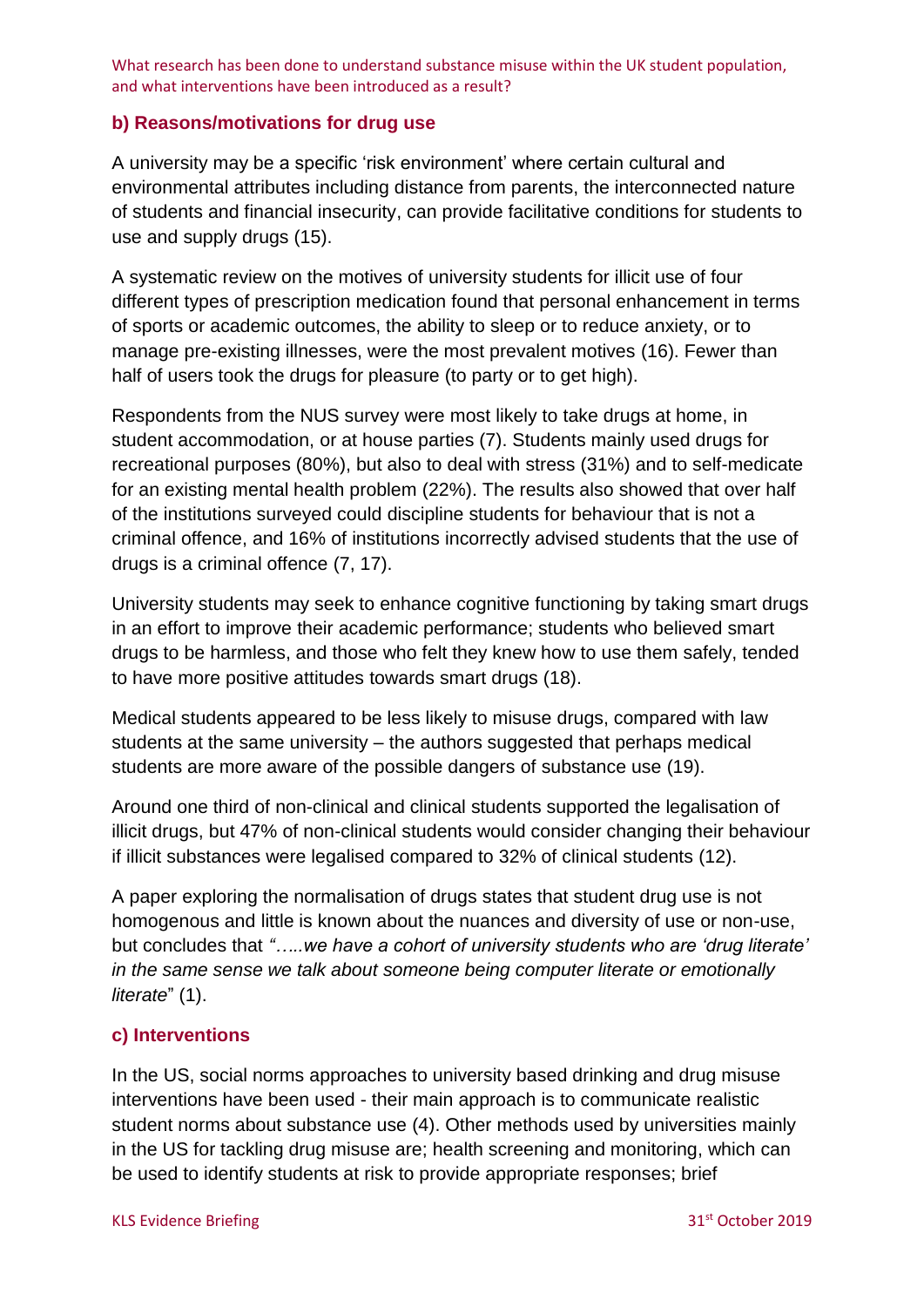motivational interviewing; or increasing extracurricular activities to bring about behavioural change [\(4\)](#page-12-3).

Public health policies should include social interventions aimed at generating recreational alternatives and opportunities for students, and motivational interviewing interventions could target the primary substance whilst considering other multiple risky substance use behaviours [\(6\)](#page-12-4).

A review of interventions targeting alcohol, drug and smoking behaviours in university and college students found that intervention efforts targeting students specifically designed to meet the unique needs and motives of specific groups (e.g., athletes, males, females) may be needed [\(20\)](#page-13-5). However, the effect of university based interventions on frequency of drug use was uncertain due to the limited number of trials found. Also, only four of the trials were conducted on UK students.

The University of Buckingham's vice chancellor, Sir Anthony Seldon, announced that the university was set to become the first in the UK to ask students to sign a contract promising not to take drugs on university property [\(21\)](#page-13-6).

Policy responses that focus solely on disciplining students fail to recognise the complex reasons that lead people to use drugs and may only serve to further marginalise certain groups of students [\(7\)](#page-12-5). The NUS report/survey made many recommendations including that students should not be disciplined for drug related behaviour that does not constitute a criminal offence, that students' unions should work collaboratively with educational institutions to review policies that relate to drugs, educational institutions should ensure that all students are able to access adequate mental health support services, and that students found possessing or using a drug in their student accommodation should be signposted to a range of appropriate support [\(7\)](#page-12-5).

One study stated that universities should be required to consider drug-related harms as part of their risk assessments: "*One possible line of interventions would be for universities to take action within the powers that they have to implement, such as: developing bespoke information campaigns, providing medical advice and in some case treatment, referring students to local agencies, and extending inhouse support services"* [\(3\)](#page-12-2)

A more thorough understanding of why students take drugs might help in devising university-based drug treatment and prevention programmes - universities could offer alternative stress-reducing interventions, interventions might be implemented to help develop alternative methods of pain management, and programmes that provide accurate information about the harms of prescription drugs might discourage users from starting or continuing their use [\(16\)](#page-13-1).

A systematic review identified 8 studies (2 from the UK) examining 6 digital interventions aimed at reducing harm from substance misuse in university/college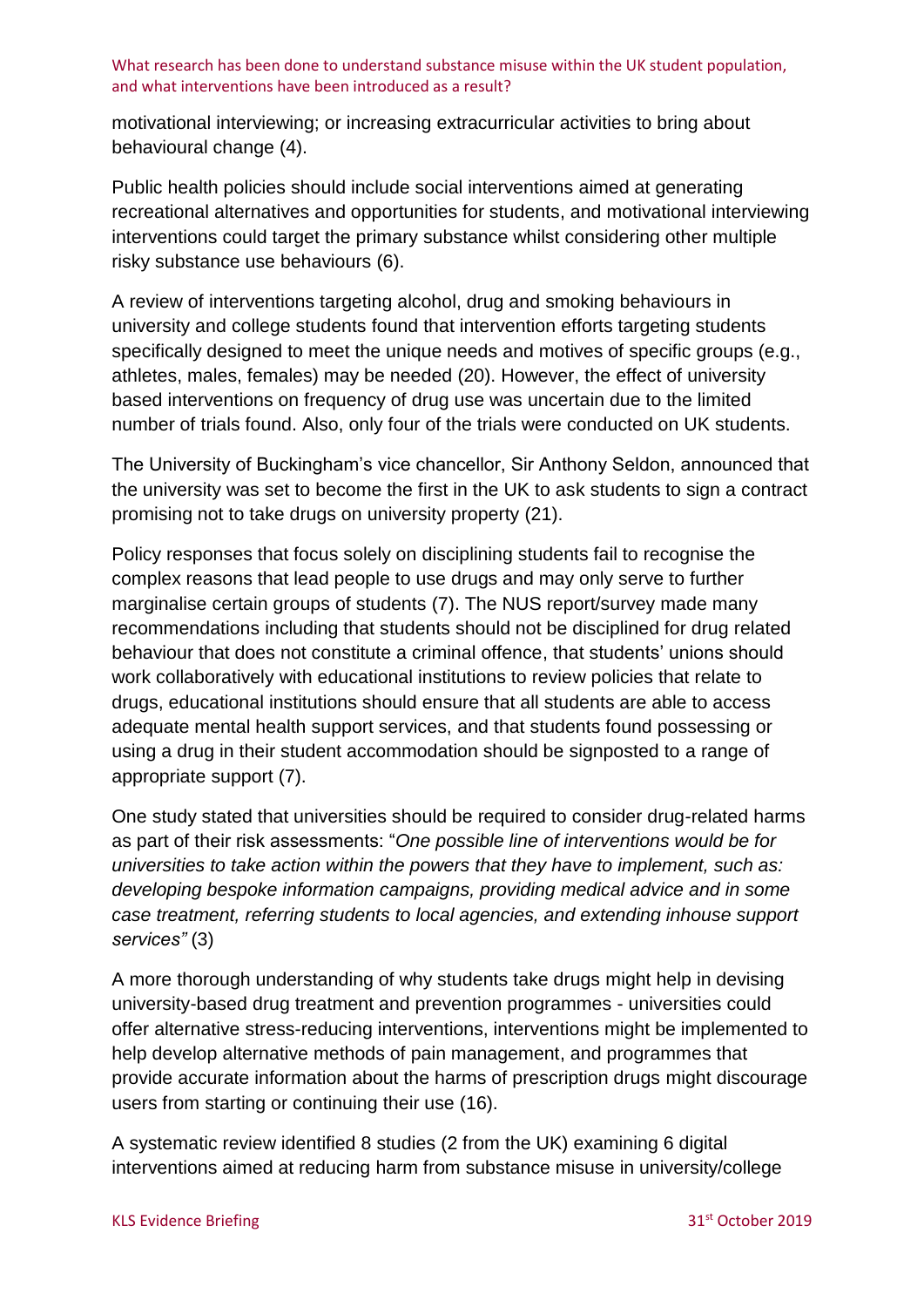students – most interventions produced at least one positive harm-reduction measure, with no negative effects, but the quality of the included studies was weak [\(22\)](#page-13-7).

Students who felt that smart drug use was unfair had more negative attitudes; smart drug use might be reduced through raising awareness of the absence of evidence regarding their safety, and emphasising ethical arguments around the fairness of using smart drugs to potentially enhance academic performance [\(18\)](#page-13-3).

# **Alcohol drinking**

*"Before going to university almost half of young people surveyed thought that students got drunk most of the time*" [\[NUS Alcohol Impact\]](https://nusdigital.s3-eu-west-1.amazonaws.com/document/documents/44084/c5afccb00e925d92b14a8454606fb210/2018731_NUS_Students_and_Alcohol_National_FINAL.PDF?AWSAccessKeyId=ASIA4ZNQXZBZFUPPJWHE&Expires=1572446947&Signature=%2BqDsIJSxCYnoI7tQUBHdiDbe5W8%3D&x-amz-security-token=AgoJb3JpZ2luX2VjELL%2F%2F%2F%2F%2F%2F%2F%2F%2F%2FwEaCWV1LXdlc3QtMSJHMEUCIEMm8gDyXBobeUEMmHszvihvH5MFdUaFAf94trTq5s7aAiEAhwcBW%2FPHZOG8fgJwk56QbjKArqeviEQXwtqHaTvPcI8qhQQIu%2F%2F%2F%2F%2F%2F%2F%2F%2F%2F%2FARAAGgw4NzkyMjgzNDAzMzgiDJNnwU2co1AlvXr77CrZA2zdTJYPwTdSNnKckH7cCHMumxg92Tm3D%2FqCsGlpfAM%2FUGEwuLzCKADa%2B5hwZQ38%2F25FC2pC0ZKCIL01VJ3uZGFXy1JOZay6BXSk2LJpU%2F0oNLdaxHNANsSomGBZ%2FRwb9eI1V2TSgD16I1XfvnwQxYJyxMPX4YNCdvtZKQDGcAKvo%2FYkREjJ9KIJPHO2EK6ComMGx1evqRg%2BEzs9bEW0%2FhFXq2DkvrgkfNFacGEeooHtYy1RbQRXu2V5rrq08prn3%2BJ9bRijbOfPGP%2FhOeJ7yDYGhxo2A3hLqEEJaFtCMZqIpl2CBVfrFT22LPbwbALLahhO12vNRg5j%2FxQUbsmCefkSH1bhy45veq70LTC4C9FG9fjpO3CarEJ%2B2Y4q8Pk8Z965uhPvQTYZer7Hh%2F3wmylHKT3kfEbTBhuoWlZuxdRijbxmHh2%2FWsRDYJroLDpDG7BLQ%2BuOnRno2HUxyPQd30UxdRXhWkoJAWQkvmjPNtZ2nPa%2FcrLScmWpooCYVdfUs0fE5N4Ro11qVpFqYRtfgFjB6vw53WKuVBpK3FxZGA%2FZJfueg3bIV0L2mD4sPVZ8iLuUY7hgdmyo3odfFtIocXeOC8TVjrsBjcfKpHxKtRv3%2F8DT%2F0RO69VrMOaw5e0FOrQBGWCtAkG0kf02X8ZDHmfHBsC5LvxV37FEhNza5SzvIoeoeeKw8ymrKrOuErgjwuKPz0VjSyMRpGSEz0dgtyi9kTt8Jkzv2dfLAjayyKLnAqO0e8gZyJElCMQM9JkXO38AxsiUAx7bp%2Bo7ShMiytOwwSCDVh1mUVOl74RuOEpYsY5yyC76oxIyyUUvoFNtrlXVOYPQONqJjcEcfAD13w0FeOi8qo4dn4rpYbIPIu5duV1RddOR)

# **a) Prevalence**

The latest available NUS National survey of students and alcohol (2017/2018) showed that 50% of students drink alcohol at least once a week, and 79% agree that drinking alcohol is part of university culture, but 78% of students say they don't have to be drunk to have a good night out – this was almost exactly the same as in the 2016/2017 survey [\(23\)](#page-13-8). When asked who should be responsible for safe drinking at universities, nearly 89% felt that it was the people who drink who should take responsibility (n=1966). 10% claimed to be aware of responsible drinking campaigns at their university (n=213), but only 1% (n=26) had been part of these campaigns.

The prevalence of alcohol and other substance misuse was high among medical and law students at a single UK university e.g. 53%, 60% and 36% of first, second and final year medical students, respectively, scored positive for an alcohol use disorder  $(19)$ .

A Student BMJ survey in 2017 (823 respondents) found 10% of medical students exceeded weekly alcohol consumption guidance. Heavier drinking was more prevalent in UK medical students' early years at university, but a quarter of respondents claimed to drink no alcohol during an average week [\(11\)](#page-12-9).

Almost 6% of females reported being the victim of alcohol-related rape while at university compared with 1% of males [\(5\)](#page-12-13).

A survey of 3,683 students studying at a UK urban university found that 1-5 units of alcohol a week was consumed by 375 males and 1,142 females; 132 males and 126 females consumed more than 20 units per week [\(24\)](#page-13-9).

There is some evidence that alcohol consumption patterns become safer over time, particularly in advanced year groups, but many UK students continue to drink at potentially harmful levels [\(25\)](#page-13-10). Norms and expectations supporting alcohol drinking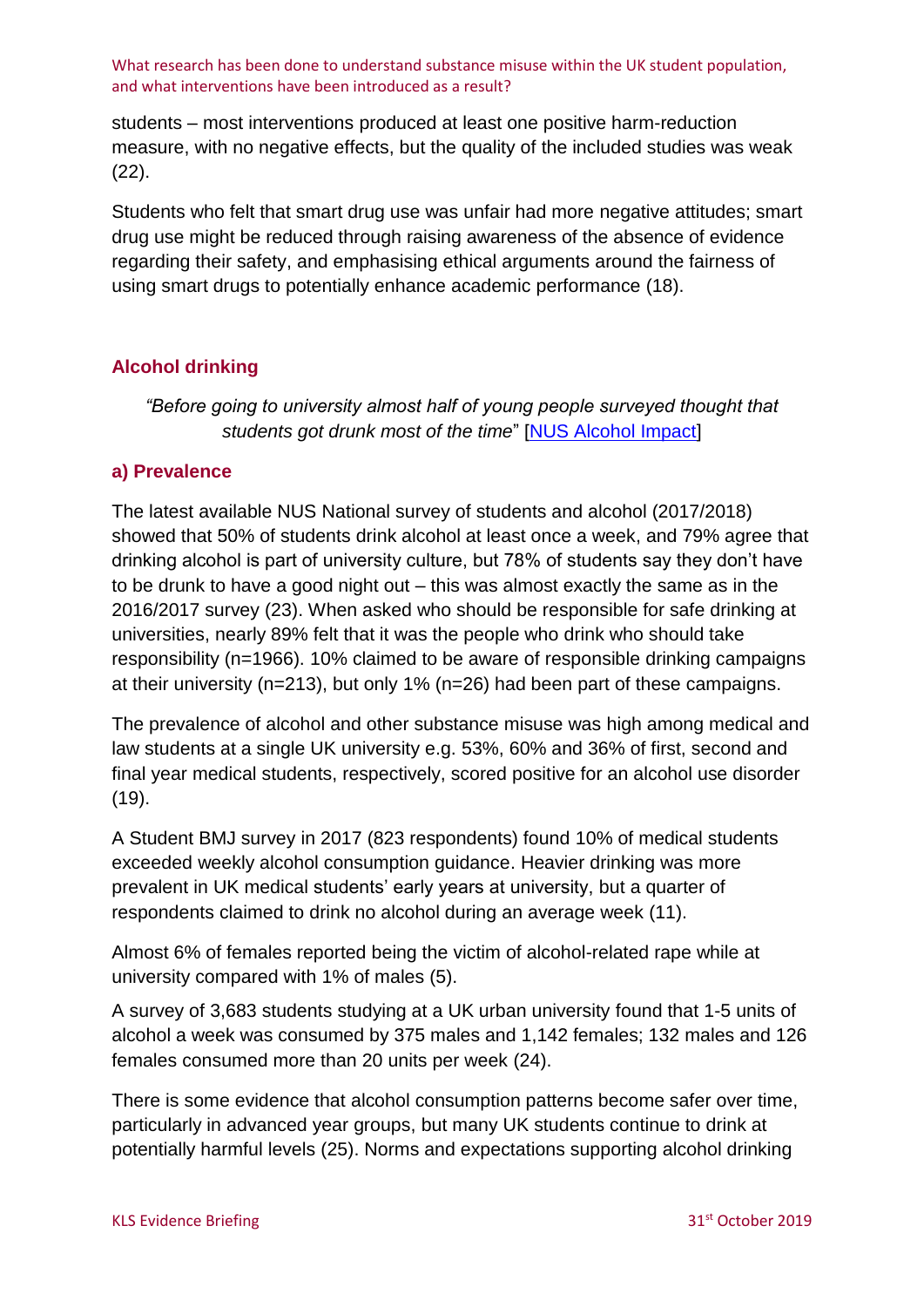were prominent and stable, and point to the potential importance of early intervention, especially with incoming students.

16 to 24 year olds in the general population were the least likely to drink alcohol (when compared with other age groups), but when they did drink they were the most likely to binge on alcohol, something that is true for both men and women [\(26\)](#page-13-11). Since 2005, teetotalism has increased for younger people and fallen for those aged 65 and over - in 2005, 19% of 16-24 years olds drank no alcohol; in 2017 this had risen to 22.8% - this compares to 29.4% and 24.2% teetotal for over 65s in 2005 and 2017 respectively [\(26\)](#page-13-11).

# **b) Reasons/motivations for drinking (or not drinking) alcohol**

One-third of students (from a total 7855) said that they or somebody else had been injured because of their drinking,10-15% said that they had been in a fight during or after drinking, and coping motives were often linked to stresses relating to university life and a social drinking culture [\(27\)](#page-13-12). The authors' concluded that "*universities play some part in generating stress for students through work pressures, administrative inefficiencies, and lack of alternative recreational alternatives, which in turn can be linked to excessive alcohol use as a coping strategy…..Universities have tended to turn a blind eye to such risks and in some ways have enhanced them through the provision of campus-based drinking facilities…..One of the most frequently mentioned sources of pressure to drink cited was the role played by the Students' Union and the culture that it perpetrated….*." [\(27\)](#page-13-12).

Not drinking alcohol can hinder the bonding process for female, first year undergraduate students, as a result of limited opportunities to socialise when alcohol was not the dominating feature of the event [\(28\)](#page-13-13).

64% of a sample of 450 students had been exposed to alcohol-related collateral (ARC) harm, including 50% of non-drinkers [\(29\)](#page-13-14). Two of the main drivers for ARC harm were having family members who drink every day and being influenced by friends drinking habits.

46.2% of female and 42% of male 18–25‐year‐old university students had recently engaged in social non‐drinking [\(30\)](#page-14-0). Benefits of social non‐drinking included improved physical/psychological health; increased self‐esteem; higher quality social life and having a productive life.

# **c) Interventions**

Alcohol Impact is a whole-university programme funded by the Home Office, adopting social change theory, designed to foster responsible drinking cultures for students; 28 students' union and institution partnerships have taken part [\(23\)](#page-13-8). Five thousand students have been involved with the programme, 50 student auditors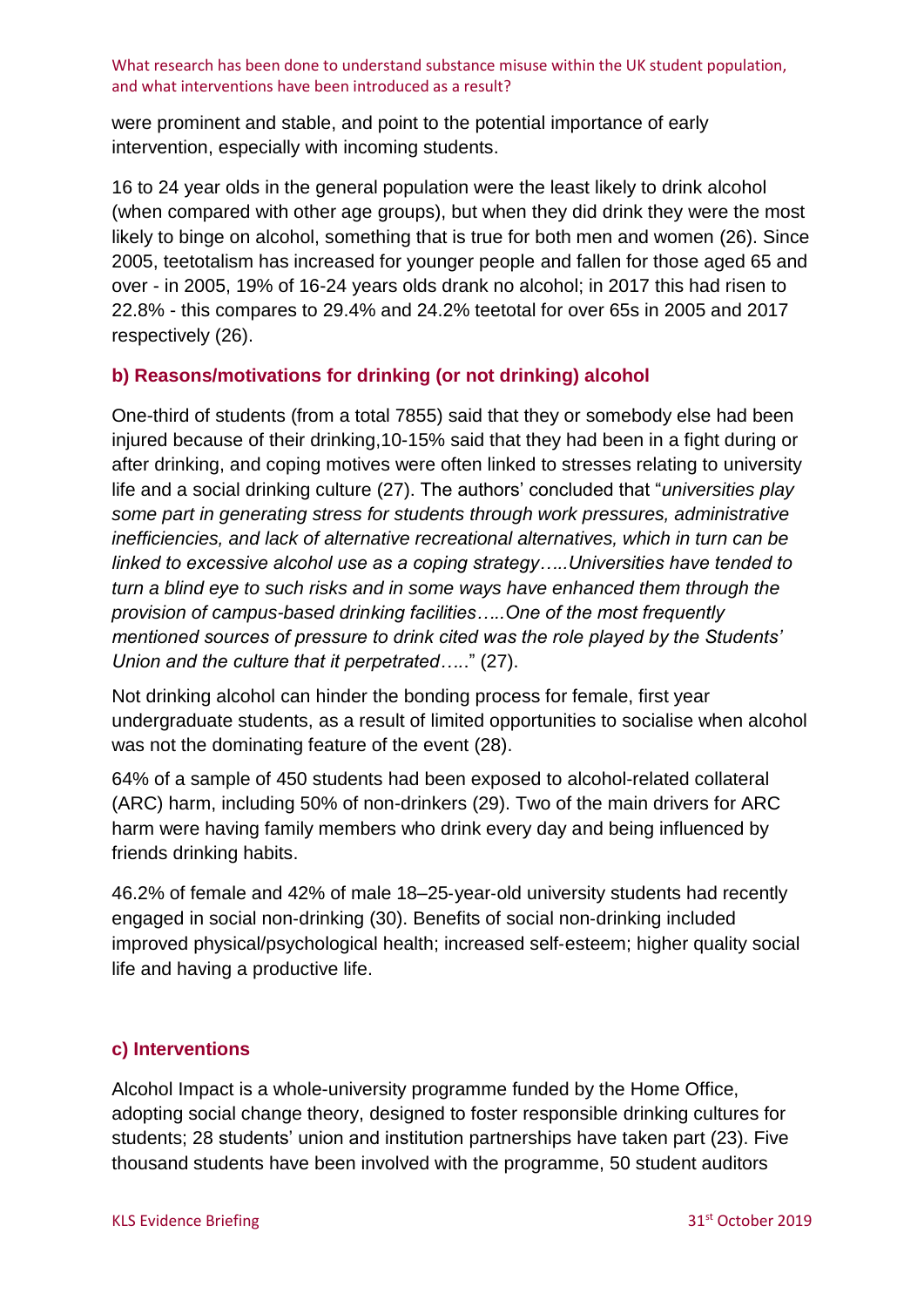have received training and the annual survey has been completed by 46,000 students. Impacts reported were: 50% increase in the number of non-alcoholic events run during welcome week; 40% decrease in students' exclusion from campus venues due to irresponsible drinking; and a 50% reduction in both verbal assaults and major fights occurring during nights out [\(23\)](#page-13-8).

Alcohol reduction interventions should be tailored to suit the target population – those that highlight the negative consequences of binge drinking may modify intentions for first year undergraduates; in later years, attitudes, self-efficacy and perceived behavioural control predict intentions, suggesting that interventions targeting these variables would be effective in reducing binge-drinking intentions in these groups [\(31\)](#page-14-1).

While staff favoured alcohol education in a university as acceptable, students rejected it as ineffective and too much like school-based approaches [\(32\)](#page-14-2). Reduction of alcohol-related harms, through targeted interventions reflecting the range of practices, locations and populations observed in student consumption should be considered [\(32\)](#page-14-2).

Hostility to social non-drinking was evident in some British university students [\(30\)](#page-14-0). Promoting the benefits of not drinking alcohol during social occasions where other peers may be drinking may support more moderate drinking among young people – it has been suggested that alcohol campaign messages should "*counter the 'alcohol equals social' narrative by presenting social non*‐*drinking as something linked to higher quality friendships, or might present the case that not drinking during some social occasions might increase the novelty and enjoyableness of alcohol when consumed socially*" [\(30\)](#page-14-0).

Students from England had significantly higher Alcohol Use Disorders Identification Test (AUDIT) scores, than students from other European universities, suggesting cultural differences in patterns of alcohol consumption and alcohol-related harm [\(33\)](#page-14-3). The authors suggested that public health policies to reduce harmful alcohol consumption need to be tailored to the cultural context of the target audience.

A brief online self-assessment tool focusing on the short-term negative consequence of student drinking, (OneTooMany) identified three main themes - social consequences, the role of humour, and prompting reflection [\(34\)](#page-14-4). Interventions designed to reduce risky drinking in young people may benefit from focusing on some of the short-term, embarrassing consequences of excessive alcohol consumption, rather than on reducing unit intake or health harms.

Students viewed themselves as being 'good drinkers' and distanced themselves from others who were 'bad' drinkers [\(35\)](#page-14-5). They also attributed their own behaviours to situational factors, but described other people as intentionally violent or aggressive. The authors concluded that this may explain why interventions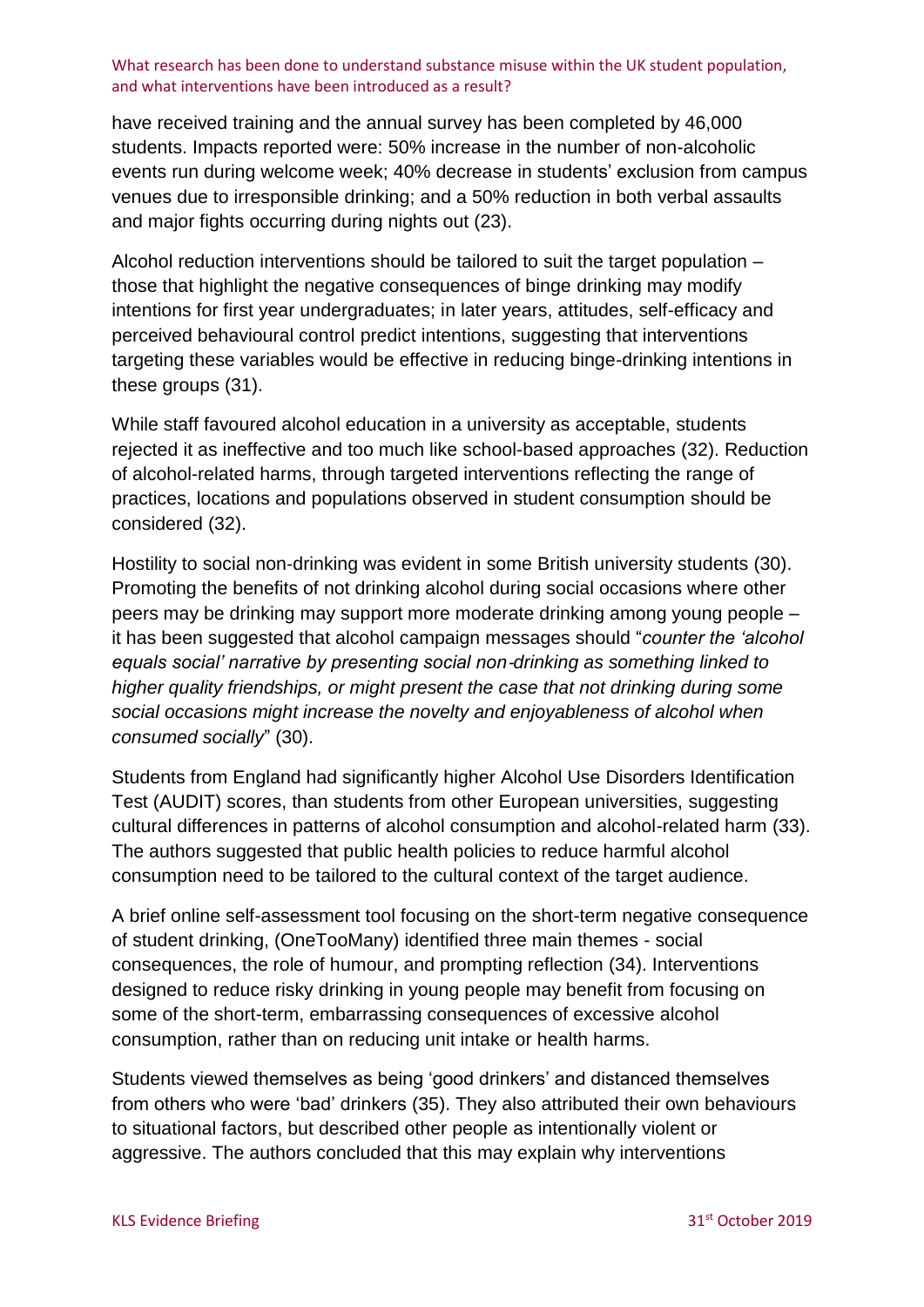sometimes fail to reduce student alcohol misuse, as individuals may not view themselves as a target for such interventions.

Financial motives for pre-loading (drinking alcohol at home before going out for the evening) are common, but improving mood and gaining confidence to engage in social situations are also important [\(36\)](#page-14-6). Students who scored highly in public selfconsciousness appeared to be at greater risk of harms from pre-loading. Interventions could incorporate measures to reduce public self-consciousness, in order to reduce alcohol consumption and harms [\(36\)](#page-14-6).

A public health intervention for ARC harm might be deployed to first year students on entering university to alert them to the risks of ARC harm and to provide them with tactics to mitigate those risks [\(29\)](#page-13-14).

University students had poor knowledge of alcohol unit-based guidelines and their motivation to adhere to them was low [\(37\)](#page-14-7). Only half of 614 students had the skills to accurately estimate the alcohol unit content of their recent alcohol consumption. Public health interventions should include improving young adults' familiarity with UK drinking guidelines, provision of information, and efforts to motivate young people to change their behaviour [\(37,](#page-14-7) [38\)](#page-14-8).

Alcohol brief intervention (ABI) was no more effective in reducing alcohol consumption and drinking patterns in Scottish undergraduate students than providing an information leaflet about alcohol [\(39\)](#page-14-9). The authors state that their research contradicts some prior findings of ABI for students, but the majority of ABI research has taken place in the US – the US has a different culture of alcohol consumption in comparison to the UK, as Scottish students drink more frequently, consume more alcohol and engage in binge drinking more often than American students.

Combining self‐affirmation, messages based on the theory of planned behaviour (TPB) and implementation intentions had significant effects on the quantity of alcohol consumed, reducing the frequency of binge drinking and harmful patterns of alcohol use over students' first 6 months at university [\(40,](#page-14-10) [41\)](#page-14-11). The TBP can be used to inform the design of interventions to change health behaviour.

Female students stated that a facial-ageing, morphing intervention designed to show the effect of alcohol consumption on their skin, had made them think about changing their alcohol consumption behaviours in the future [\(42\)](#page-14-12).

Collective periods of shared suffering formed a valued aspect of students' hangover experiences, strengthening group identity [\(43\)](#page-14-13). The authors state that it is important to acknowledge positive as well as negative aspects of students' views on hangovers in public health guidance on young adults' alcohol consumption.

Future initiatives to reduce alcohol misuse in students need to focus on changing social normative beliefs and attitudes around alcohol consumption, and the family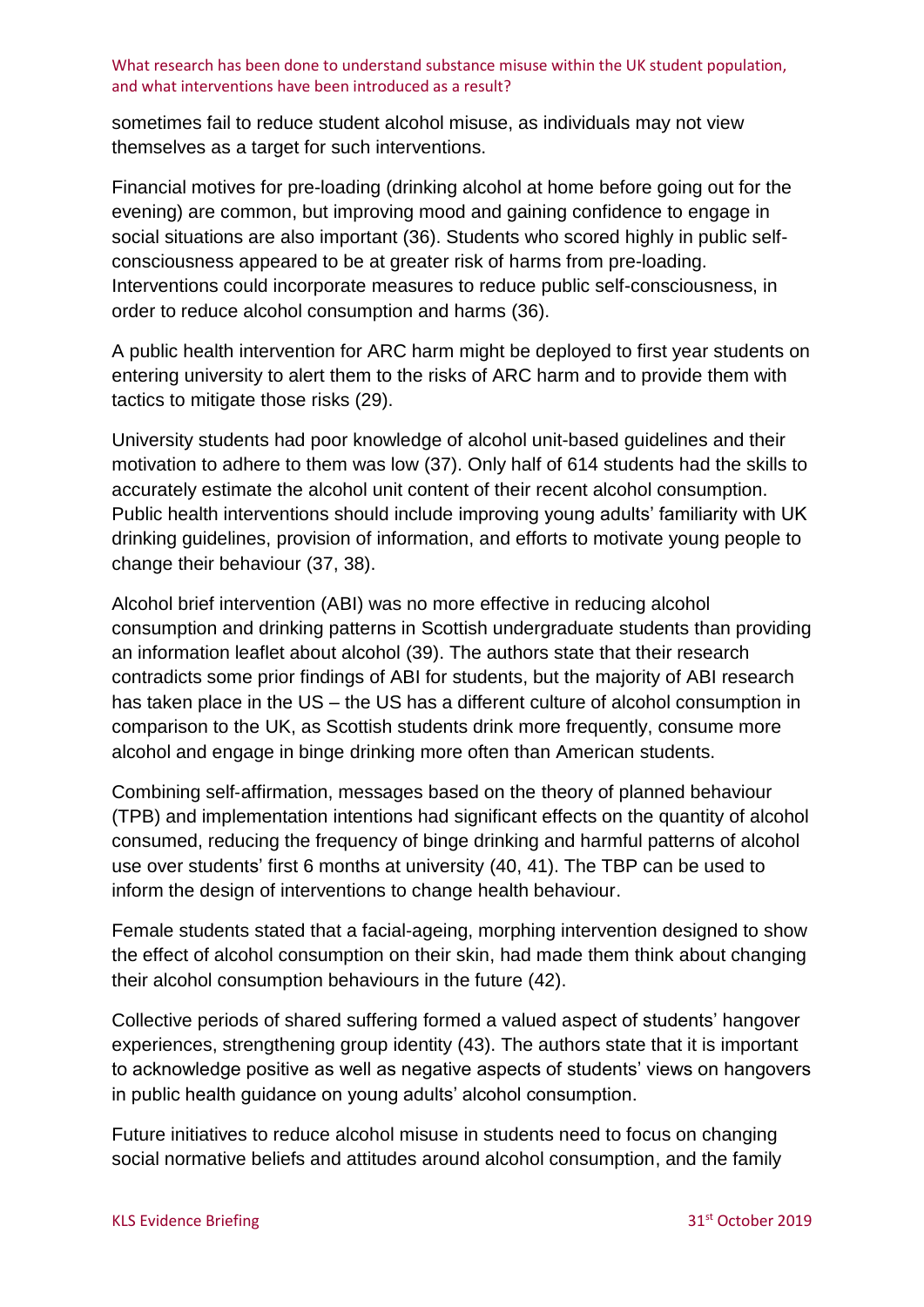and environmental factors that influence the choice of young adult's alcohol drinking behaviour [\(44\)](#page-15-0).

Nightclubs target alcoholic drink promotions at students to create a shared experience - this demonstrates how prevention activities need to take into consideration the importance of shared experiences for the students [\(45\)](#page-15-1).

A review of the effectiveness of college/university delivered interventions found that higher education based interventions were effective for reducing alcohol consumption, blood alcohol concentration, negative consequences related to alcohol consumption and binge drinking [\(20\)](#page-13-5), although only four of the trials were conducted in the UK.

Some universities provided limited opportunities to socialise when alcohol was not a huge part of the event - this should be addressed by universities, ensuring that a larger number of non-alcohol events are hosted and promoted to help towards alleviating the documented challenges for non-drinkers [\(28\)](#page-13-13). Targeting students before they commence their course, and providing credible alternative socialising options that do not involve alcohol may help to reduce the pressure students feel to drink in social situations [\(46\)](#page-15-2).

A meta-analysis of 23 randomised controlled trials (RCTs) found that e-interventions (such as web-based personalised feedback or phone-based interventions) showed a small, significant effect at reducing mean alcoholic drinks per week in students – however, only 3 of the RCTs were set in the UK [\(47\)](#page-15-3).

# **Summary**

Most of the research evidence on drug misuse within the UK student population is from surveys conducted at English and Welsh universities. Many of the interventions for reducing drug misuse are suggestions or recommendations based on this survey evidence. It has been suggested, for example, that disciplining students over drugtaking may only serve to further marginalise certain groups of students. More research on why students take drugs might help in devising UK university-based prevention programmes.

Drinking alcohol is still a big part of university life. It is suggested that universities need to hold events that do not involve alcohol, or work harder to change student social norms and behaviour where alcohol is concerned.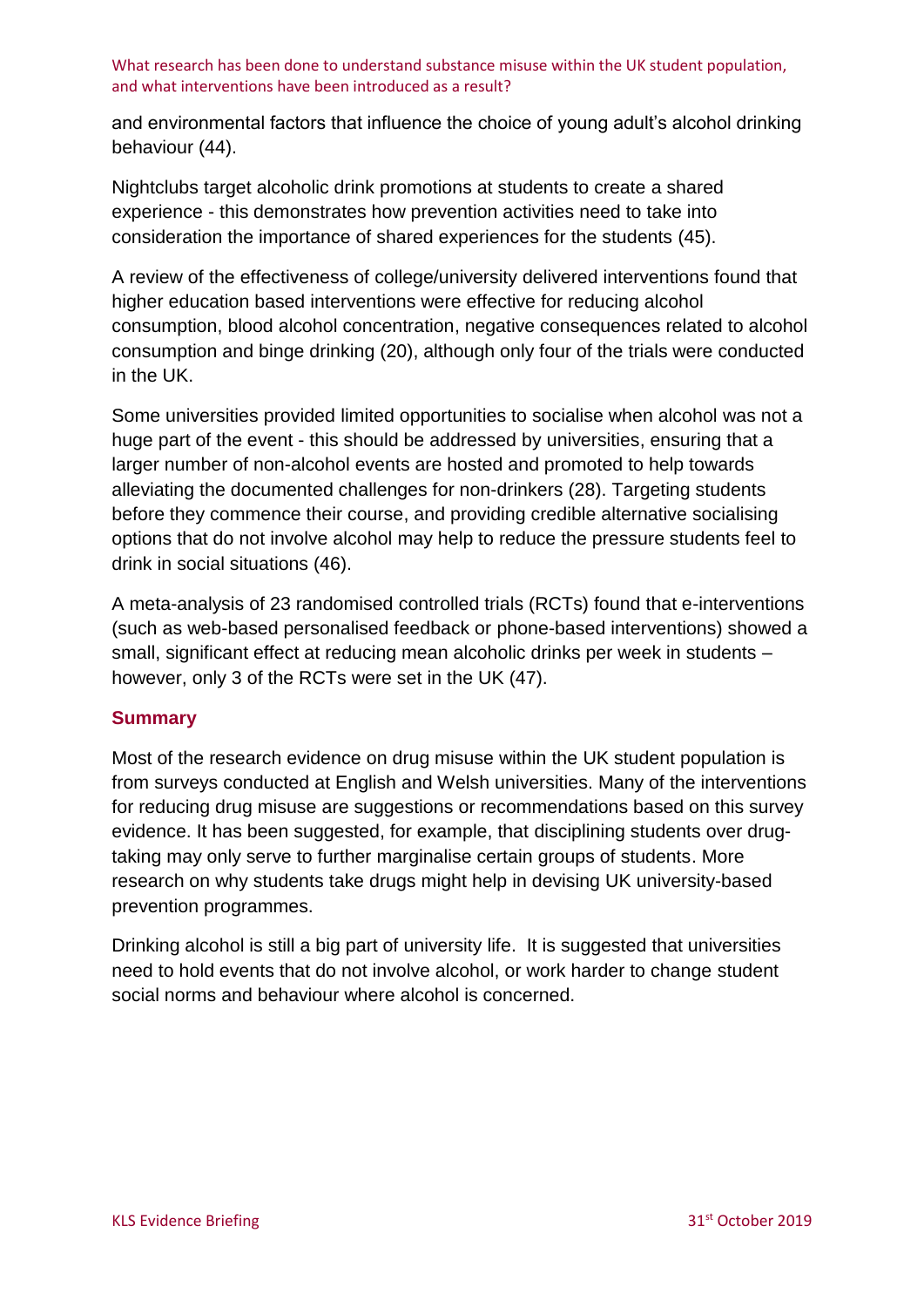#### **Ovid Medline**

- 1. (substance misuse or substance mis-use).tw,kw.
- 2. (substance abuse\* or substance use\*).tw,kw.
- 3. (alcohol\* use\* or alcohol abuse\* or alcohol consumption).tw,kw.
- 4. prescription drug\*.tw,kw.
- 5. (drug misuse or drug mis-use or drug abuse\* or drug use\*).tw,kw.
- 6. illegal drug\*.tw,kw.
- 7. (binge drink\* or excessive drink\*).tw,kw.
- 8. (cannabis or cocaine or ecstasy or hash\* or marijuana or weed).tw,kw.
- 9. (Modafinil or Ritalin or Adderall).tw,kw.
- 10. (benzodiazepines or Xanax or Alprazolam).tw,kw.
- 11. nootropics.tw,kw.
- 12. (amphetamine\* or methamphetamine\*).tw,kw.
- 13. (methylphenidate or Provigil).tw,kw.
- 14. (new psychoactive substance\* or novel psychoactive substance\*).tw,kw.
- 15. (mephedrone or spice or GHB or BZP).tw,kw.
- 16. legal high\*.tw,kw.
- 17. MDMA.tw,kw.
- 18. nitrous oxide.tw,kw.
- 19. (crack or heroin or ketamine or LSD).tw,kw.
- 20. (Zimovane or Valium).tw,kw.
- 21. (wine or beer or spirit\* or vodka or lager).tw,kw.
- 22. exp Alcohol Drinking/ or exp Drug Misuse/ or Marijuana Abuse/ or exp Cocaine/
- 23. N-Methyl-3,4-methylenedioxyamphetamine/
- 24. exp Alcoholic Beverages/
- 25. Cannabis/ or Nootropic Agents/ or Street Drugs/ or Nitrous Oxide/
- 26. 1 or 2 or 3 or 4 or 5 or 6 or 7 or 8 or 9 or 10 or 11 or 12 or 13 or 14 or 15 or 16 or 17 or 18
- or 19 or 20 or 21 or 22 or 23 or 24 or 25
- 27. (student\* or universit\*).tw,kw.
- 28. (higher education or college or campus\* or further education).tw,kw.
- 29. (undergraduate\* or graduate\* or post-graduate\*).tw,kw.
- 30. exp Students/
- 31. Universities/
- 32. 27 or 28 or 29 or 39 or 31
- 33. 26 and 32
- 34. limit 33 to yr="2017 2019

#### KLS Evidence Briefing **31st October 2019** 31st October 2019

# **Example search strategy - Inclusion/exclusion criteria**

# **Inclusion criteria**

- Substance misuse including illegal drugs, nonmedical use of prescription drugs and alcohol
- UK University or further education students (18 years and over)
- Published 2017-2019

# **Exclusion criteria**

- Non-UK
- Not English language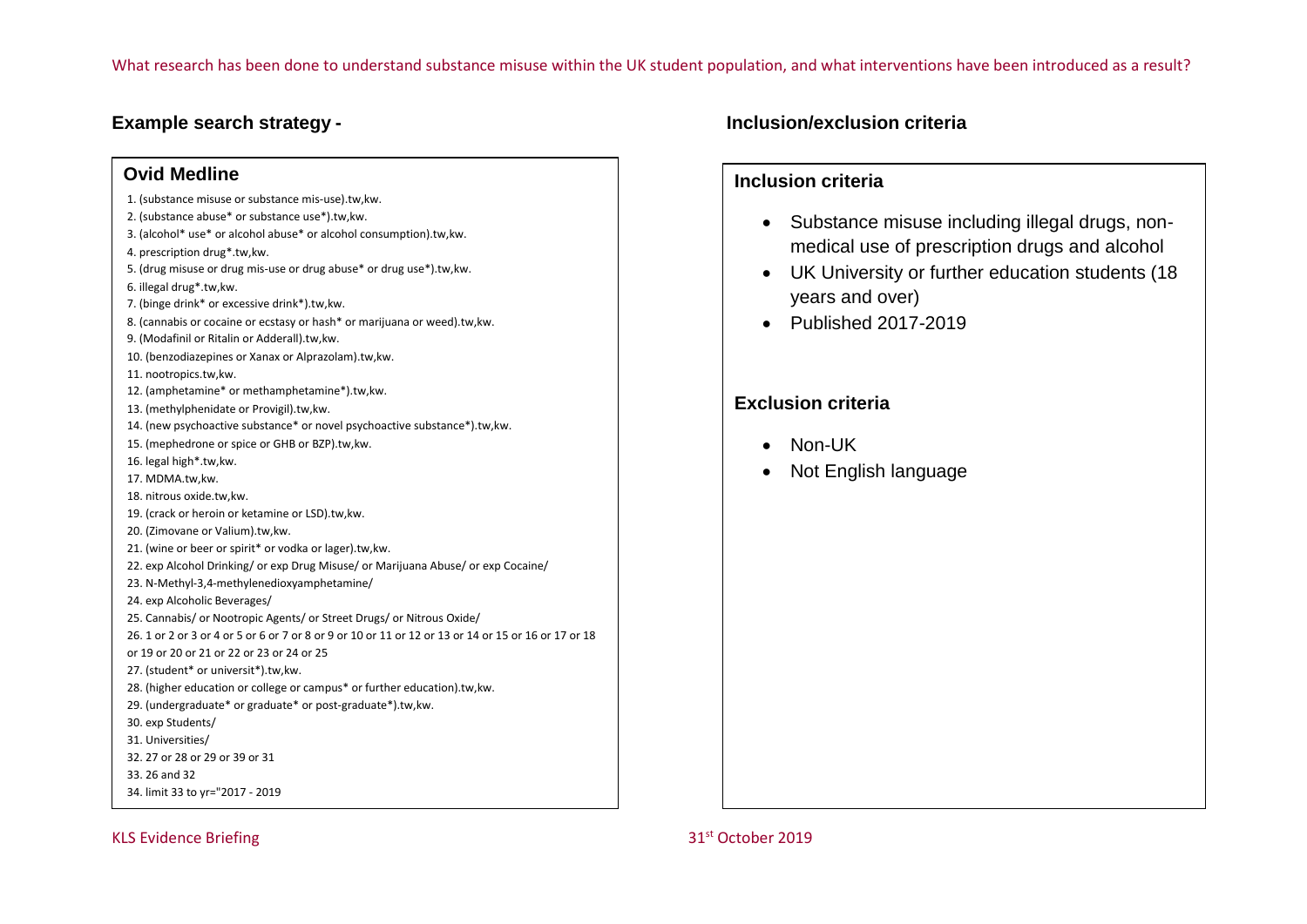# **References**

<span id="page-12-0"></span>1. Patton D 2018. **Navigating drugs at university: normalisation, differentiation and**  drift? Safer Communities 17(4) 224-37.

[\[https://www.emerald.com/insight/content/doi/10.1108/SC-01-2018-0002/full/html\]](https://www.emerald.com/insight/content/doi/10.1108/SC-01-2018-0002/full/html).

<span id="page-12-1"></span>2. Holloway K, Bennett T 2018. **Characteristics and correlates of drug use and misuse among university students in Wales: A survey of seven universities**. Addiction Research & Theory 26(1) 11-9.

[\[https://www.tandfonline.com/doi/pdf/10.1080/16066359.2017.1309031?needAccess=true\]](https://www.tandfonline.com/doi/pdf/10.1080/16066359.2017.1309031?needAccess=true).

<span id="page-12-2"></span>3. Bennett T, Holloway K 2019. **How Do Students Source and Supply Drugs? Characteristics of the University Illegal Drug Trade**. Subst Use Misuse 54(9) 1530-40. [\[https://www.tandfonline.com/doi/pdf/10.1080/10826084.2019.1590415?needAccess=true\]](https://www.tandfonline.com/doi/pdf/10.1080/10826084.2019.1590415?needAccess=true).

<span id="page-12-3"></span>4. Bennett T, Holloway K 2018. **Drug and Alcohol-Related Crime Among University Students**. Int J Offender Ther Comp Criminol 62(14) 4489-509. [\[https://dx.doi.org/10.1177/0306624X18769601\]](https://dx.doi.org/10.1177/0306624X18769601).

<span id="page-12-13"></span>5. Holloway K, Bennett T 2018. **Alcohol-related rape among university students**. Victims & Offenders 13(4) 471-86.

[\[https://www.tandfonline.com/doi/full/10.1080/15564886.2017.1377655\]](https://www.tandfonline.com/doi/full/10.1080/15564886.2017.1377655).

<span id="page-12-4"></span>6. El Ansari W, Vallentin-Holbech L, Stock C 2014. **Predictors of illicit drug/s use among university students in Northern Ireland, Wales and England**. Glob J Health Sci 7(4) 18-29. [\[https://www.ncbi.nlm.nih.gov/pmc/articles/PMC4802112/pdf/GJHS-7-18.pdf\]](https://www.ncbi.nlm.nih.gov/pmc/articles/PMC4802112/pdf/GJHS-7-18.pdf).

<span id="page-12-5"></span>7. NUS 2018. **Taking the Hit - Student drug use and how institutions respond**. [\[https://www.nusconnect.org.uk/resources/taking-the-hit-student-drug-use-and-how](https://www.nusconnect.org.uk/resources/taking-the-hit-student-drug-use-and-how-institutions-respond)[institutions-respond\]](https://www.nusconnect.org.uk/resources/taking-the-hit-student-drug-use-and-how-institutions-respond).

<span id="page-12-6"></span>8. Higher Education Policy Institute 2018. **Most students think taking illegal drugs causes problems for users as well as society and want their universities to take a tougher stance**. [\[https://www.hepi.ac.uk/2018/06/12/students-think-taking-illegal-drugs](https://www.hepi.ac.uk/2018/06/12/students-think-taking-illegal-drugs-causes-problems-users-well-society-want-universities-take-tougher-stance/)[causes-problems-users-well-society-want-universities-take-tougher-stance/\]](https://www.hepi.ac.uk/2018/06/12/students-think-taking-illegal-drugs-causes-problems-users-well-society-want-universities-take-tougher-stance/).

<span id="page-12-7"></span>9. Vagwala MK, Bicquelet A, Didziokaite G, Coomber R, Corrigan O, Singh I 2017. **Towards a Moral Ecology of Pharmacological Cognitive Enhancement in British Universities**. Neuroethics 10(3) 389-403.

[\[https://www.ncbi.nlm.nih.gov/pmc/articles/PMC5569139/pdf/12152\\_2017\\_Article\\_9336.pdf\]](https://www.ncbi.nlm.nih.gov/pmc/articles/PMC5569139/pdf/12152_2017_Article_9336.pdf).

<span id="page-12-8"></span>10. Deligianni E, Daniel OJ, Corkery JM, Schifano F, Lione LA 2019. **Impact of the UK Psychoactive Substances Act on awareness, use, experiences and knowledge of potential associated health risks of Novel Psychoactive Substances**. Br J Clin Pharmacol 08 08. [\[https://bpspubs.onlinelibrary.wiley.com/doi/abs/10.1111/bcp.14123\]](https://bpspubs.onlinelibrary.wiley.com/doi/abs/10.1111/bcp.14123).

<span id="page-12-9"></span>11. Munn F 2017. **One in 10 medical students exceeds weekly alcohol consumption guidance, a Student BMJ survey finds**. Bmj 358 j3707.

[\[https://dx.doi.org/10.1136/sbmj.j3707\]](https://dx.doi.org/10.1136/sbmj.j3707).

<span id="page-12-10"></span>12. Puryer J, Rowley A, Saimbi J, Waylen A 2017. **The legal and moral perceptions of clinical and non-clinical undergraduates regarding substance use: a pilot project**. Br Dent J 222(3) 198-204. [\[https://www.nature.com/articles/sj.bdj.2017.124.pdf\]](https://www.nature.com/articles/sj.bdj.2017.124.pdf).

<span id="page-12-11"></span>13. Ng FL, Rockhill K, Black J, May KP, Whittington MD, Wood DM, et al. 2018. **UK survey of non-medical use of prescription drugs (NMURx) as a valuable source of general population illicit drug use data**. Postgrad Med J 94(1117) 627-33. [\[https://pmj.bmj.com/content/postgradmedj/94/1117/627.full.pdf\]](https://pmj.bmj.com/content/postgradmedj/94/1117/627.full.pdf).

<span id="page-12-12"></span>14. Home Office 2018. **Drug Misuse: Findings from the 2017/18 Crime Survey for England and Wales**.

[\[https://assets.publishing.service.gov.uk/government/uploads/system/uploads/attachment\\_d](https://assets.publishing.service.gov.uk/government/uploads/system/uploads/attachment_data/file/729249/drug-misuse-2018-hosb1418.pdf) [ata/file/729249/drug-misuse-2018-hosb1418.pdf\]](https://assets.publishing.service.gov.uk/government/uploads/system/uploads/attachment_data/file/729249/drug-misuse-2018-hosb1418.pdf).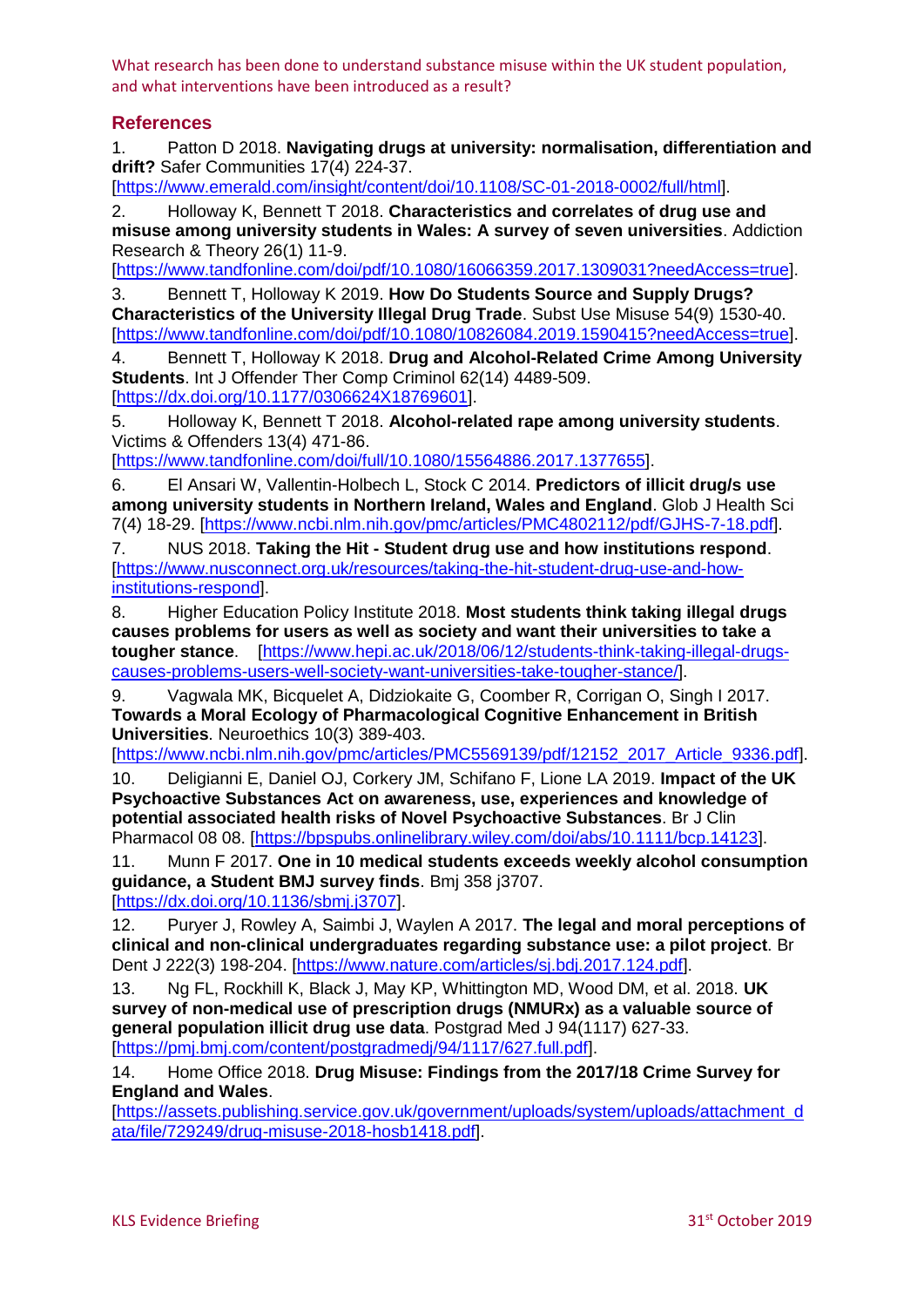<span id="page-13-0"></span>15. Moyle L, Coomber R 2019. **Student transitions into drug supply: exploring the university as a 'risk environment'**. Journal of Youth Studies 22(5) 642-57. [\[https://livrepository.liverpool.ac.uk/3027878/\]](https://livrepository.liverpool.ac.uk/3027878/).

<span id="page-13-1"></span>16. Bennett T, Holloway K 2017. **Motives for illicit prescription drug use among university students: A systematic review and meta-analysis**. Int J Drug Policy 44 12-22. [\[https://dx.doi.org/10.1016/j.drugpo.2017.02.012\]](https://dx.doi.org/10.1016/j.drugpo.2017.02.012).

<span id="page-13-2"></span>17. NUS 2018. **Drug Survey Press Release**. [\[https://www.nus.org.uk/en/news/press](https://www.nus.org.uk/en/news/press-releases/drug-survey-press-release/)[releases/drug-survey-press-release/\]](https://www.nus.org.uk/en/news/press-releases/drug-survey-press-release/).

<span id="page-13-3"></span>18. Champagne J, Gardner B, Dommett EJ 2019. **Modelling predictors of UK undergraduates' attitudes towards smart drugs**. Trends Neurosci Educ 14 33-9. [\[https://www.ncbi.nlm.nih.gov/pubmed/30929857\]](https://www.ncbi.nlm.nih.gov/pubmed/30929857).

<span id="page-13-4"></span>19. Bogowicz P, Ferguson J, Gilvarry E, Kamali F, Kaner E, Newbury-Birch D 2018. **Alcohol and other substance use among medical and law students at a UK university: a cross-sectional questionnaire survey**. Postgrad Med J 94(1109) 131-6. [\[https://pmj.bmj.com/content/postgradmedj/94/1109/131.full.pdf\]](https://pmj.bmj.com/content/postgradmedj/94/1109/131.full.pdf).

<span id="page-13-5"></span>20. Plotnikoff RC, Costigan SA, Kennedy SG, Robards SL, Germov J, Wild C 2019. **Efficacy of interventions targeting alcohol, drug and smoking behaviors in university and college students: A review of randomized controlled trials**. J Am Coll Health 67(1) 68-84.

[\[https://www.tandfonline.com/doi/pdf/10.1080/07448481.2018.1462821?needAccess=true\]](https://www.tandfonline.com/doi/pdf/10.1080/07448481.2018.1462821?needAccess=true).

<span id="page-13-6"></span>21. The Conversation 2018. **What drugs are students taking and why are they taking them?** [\[http://theconversation.com/what-drugs-are-students-taking-and-why-are-they](http://theconversation.com/what-drugs-are-students-taking-and-why-are-they-taking-them-96383)[taking-them-96383\]](http://theconversation.com/what-drugs-are-students-taking-and-why-are-they-taking-them-96383).

<span id="page-13-7"></span>22. Dick S, Whelan E, M. D 2019. **A systematic review of the effectiveness of digital interventions for illicit substance misuse harm reduction in third-level students**. BMC Public Health [\[http://www.ncbi.nlm.nih.gov/pubmed/31500618\]](http://www.ncbi.nlm.nih.gov/pubmed/31500618).

<span id="page-13-8"></span>23. NUS 2018. **NUS Alcohol Impact**. [\[https://alcoholimpact.nus.org.uk/research\]](https://alcoholimpact.nus.org.uk/research).

<span id="page-13-9"></span>24. Holt M, Powell S 2017. **Healthy Universities: a guiding framework for universities to examine the distinctive health needs of its own student population**. Perspect Public Health 137(1) 53-8. [

<span id="page-13-10"></span>25. Tarrant M, Smith J, Ball S, Winlove C, Gul S, Charles N 2019. **Alcohol consumption among university students in the night-time economy in the UK: A three-wave longitudinal study**. Drug Alcohol Depend 204 107522. [\[https://ore.exeter.ac.uk/repository/handle/10871/37803\]](https://ore.exeter.ac.uk/repository/handle/10871/37803).

<span id="page-13-11"></span>26. Office for National Statistics 2017. **Adult drinking habits in Great Britain: 2017**. [\[https://www.ons.gov.uk/peoplepopulationandcommunity/healthandsocialcare/drugusealcoho](https://www.ons.gov.uk/peoplepopulationandcommunity/healthandsocialcare/drugusealcoholandsmoking/bulletins/opinionsandlifestylesurveyadultdrinkinghabitsingreatbritain/2017) [landsmoking/bulletins/opinionsandlifestylesurveyadultdrinkinghabitsingreatbritain/2017\]](https://www.ons.gov.uk/peoplepopulationandcommunity/healthandsocialcare/drugusealcoholandsmoking/bulletins/opinionsandlifestylesurveyadultdrinkinghabitsingreatbritain/2017).

<span id="page-13-12"></span>27. Holloway K, Bennett T 2019. **The association between drinking motives and alcohol-related harms among university students in Wales: a survey across seven universities**. J Subst Use 24(4) 407-13.

[\[https://www.tandfonline.com/doi/pdf/10.1080/14659891.2019.1584254?needAccess=true\]](https://www.tandfonline.com/doi/pdf/10.1080/14659891.2019.1584254?needAccess=true).

<span id="page-13-13"></span>28. Jacobs L, Conroy D, Parke A 2018. **Negative Experiences of Non-Drinking College Students in Great Britain: an Interpretative Phenomenological Analysis**. Int J Ment Health Addict 16(3) 737-50. [\[https://link.springer.com/content/pdf/10.1007%2Fs11469-](https://link.springer.com/content/pdf/10.1007%2Fs11469-017-9848-6.pdf) [017-9848-6.pdf\]](https://link.springer.com/content/pdf/10.1007%2Fs11469-017-9848-6.pdf).

<span id="page-13-14"></span>29. Enser BJ, Appleton JV, Foxcroft DR 2017. **Alcohol-related collateral harm, the unseen dimension? Survey of students aged 16-24 in southern England**. Drugs: Education, Prevention & Policy 24(1) 40-8.

[\[https://www.tandfonline.com/doi/pdf/10.1080/09687637.2016.1215409?needAccess=true\]](https://www.tandfonline.com/doi/pdf/10.1080/09687637.2016.1215409?needAccess=true).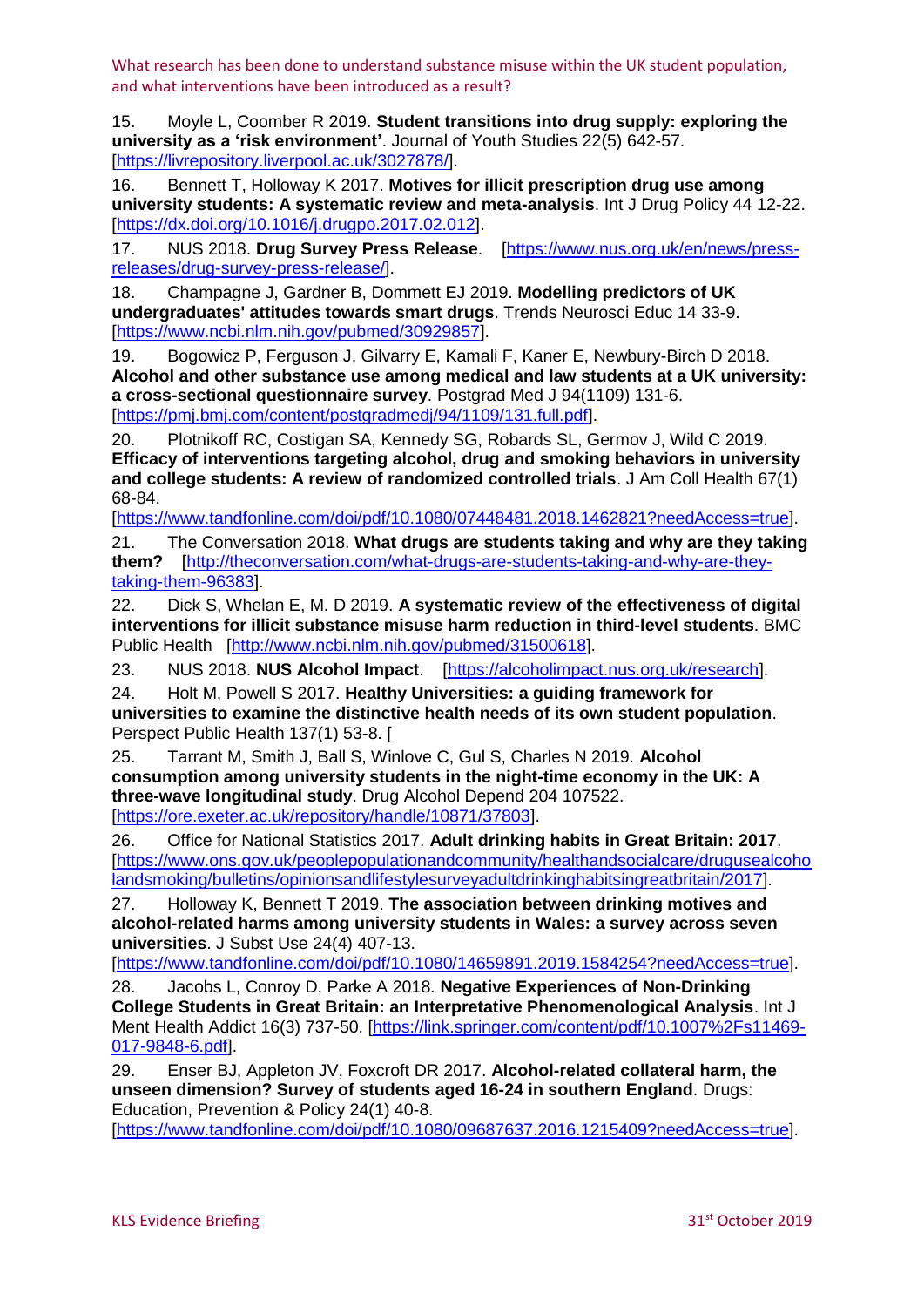<span id="page-14-0"></span>30. Conroy D, de Visser RO 2018. **Benefits and drawbacks of social non-drinking identified by British university students**. Drug Alcohol Rev 37 Suppl 1 S89-S97. [\[https://onlinelibrary.wiley.com/doi/full/10.1111/dar.12610\]](https://onlinelibrary.wiley.com/doi/full/10.1111/dar.12610).

<span id="page-14-1"></span>31. Barratt JM, Cooke R 2018. **Do gender and year of study affect the ability of the theory of planned behaviour to predict binge-drinking intentions and episodes?** Drugs: Education, Prevention & Policy 25(2) 181-8.

[\[https://www.tandfonline.com/doi/pdf/10.1080/09687637.2016.1257564?needAccess=true\]](https://www.tandfonline.com/doi/pdf/10.1080/09687637.2016.1257564?needAccess=true).

<span id="page-14-2"></span>32. Brown R, Murphy S 2019. **Contrasting staff and student views on alcohol education provision in a UK university**. Drugs: Education, Prevention and Policy 26(3) 229-37. [\[https://www.ncbi.nlm.nih.gov/pmc/articles/PMC6474724/pdf/idep-26-1475548.pdf\]](https://www.ncbi.nlm.nih.gov/pmc/articles/PMC6474724/pdf/idep-26-1475548.pdf).

<span id="page-14-3"></span>33. Cooke R, Beccaria F, Demant J, Fernandes-Jesus M, Fleig L, Negreiros J, et al. 2019. **Patterns of alcohol consumption and alcohol-related harm among European university students**. Eur J Public Health 11 11. [\[https://dx.doi.org/10.1093/eurpub/ckz067\]](https://dx.doi.org/10.1093/eurpub/ckz067).

<span id="page-14-4"></span>34. Davies EL, Law C, Hennelly SE, Winstock AR 2017. **Acceptability of targeting social embarrassment in a digital intervention to reduce student alcohol consumption: A qualitative think aloud study**. Digit Health 3 2055207617733405. [\[https://www.ncbi.nlm.nih.gov/pmc/articles/PMC6001214/pdf/10.1177\\_2055207617733405.p](https://www.ncbi.nlm.nih.gov/pmc/articles/PMC6001214/pdf/10.1177_2055207617733405.pdf) [df\]](https://www.ncbi.nlm.nih.gov/pmc/articles/PMC6001214/pdf/10.1177_2055207617733405.pdf).

<span id="page-14-5"></span>35. Davies EL, Lewis EC, Hennelly SE 2018. **I Am Quite Mellow But I Wouldn't Say Everyone Else Is": How UK Students Compare Their Drinking Behavior to Their Peers'**. Subst Use Misuse 53(9) 1549-57.

[\[https://www.tandfonline.com/doi/pdf/10.1080/10826084.2017.1416403?needAccess=true\]](https://www.tandfonline.com/doi/pdf/10.1080/10826084.2017.1416403?needAccess=true).

<span id="page-14-6"></span>36. Davies EL, Paltoglou AE 2019. **Public self-consciousness, pre-loading and drinking harms among university students**. Subst Use Misuse 54(5) 747-57. [\[https://www.tandfonline.com/doi/pdf/10.1080/10826084.2018.1536720?needAccess=true\]](https://www.tandfonline.com/doi/pdf/10.1080/10826084.2018.1536720?needAccess=true).

<span id="page-14-7"></span>37. Furtwangler N, de Visser RO 2017. **Motivation to adhere to unit-based guidelines for alcohol consumption and ability to do so is limited among university students**. Drugs: Education, Prevention & Policy 24(5) 418-25.

[\[https://www.tandfonline.com/doi/pdf/10.1080/09687637.2016.1211991?needAccess=true\]](https://www.tandfonline.com/doi/pdf/10.1080/09687637.2016.1211991?needAccess=true).

<span id="page-14-8"></span>38. Furtwangler NAF, de Visser RO 2017. **University students' beliefs about unitbased guidelines: A qualitative study**. J Health Psychol 22(13) 1701-11. [\[https://dx.doi.org/10.1177/1359105316634449\]](https://dx.doi.org/10.1177/1359105316634449).

<span id="page-14-9"></span>39. McClatchey K, Boyce M, Dombrowski SU 2017. **Alcohol Brief Intervention in a university setting: A small-scale experimental study**. J Health Psychol 22(7) 886-95. [\[https://dx.doi.org/10.1177/1359105315617331\]](https://dx.doi.org/10.1177/1359105315617331).

<span id="page-14-10"></span>40. Norman P, Cameron D, Epton T, Webb TL, Harris PR, Millings A, et al. 2018. **A randomized controlled trial of a brief online intervention to reduce alcohol consumption in new university students: Combining self-affirmation, theory of planned behaviour messages, and implementation intentions**. Br J Health Psychol 23(1) 108-27. [\[https://onlinelibrary.wiley.com/doi/full/10.1111/bjhp.12277\]](https://onlinelibrary.wiley.com/doi/full/10.1111/bjhp.12277).

<span id="page-14-11"></span>41. Norman P, Webb TL, Millings A 2019. **Using the theory of planned behaviour and implementation intentions to reduce binge drinking in new university students**. Psychol Health 34(4) 478-96.

[\[https://www.tandfonline.com/doi/full/10.1080/08870446.2018.1544369\]](https://www.tandfonline.com/doi/full/10.1080/08870446.2018.1544369).

<span id="page-14-12"></span>42. Owen AL, Scholtens K, Grogan S, Burgess IR 2019. **Students' experiences of a facial morphing intervention designed to encourage safer drinking**. Psychol Health 34(8) 999-1010. [\[https://www.tandfonline.com/doi/full/10.1080/08870446.2019.1584674\]](https://www.tandfonline.com/doi/full/10.1080/08870446.2019.1584674).

<span id="page-14-13"></span>43. Griffin C, Freeman M, Adams S, Smith P 2018. **'All suffering together': Student drinkers' experiences of alcohol hangover**. Addiction Research & Theory 26(6) 533-40. [\[https://www.tandfonline.com/doi/pdf/10.1080/16066359.2018.1453063?needAccess=true\]](https://www.tandfonline.com/doi/pdf/10.1080/16066359.2018.1453063?needAccess=true).